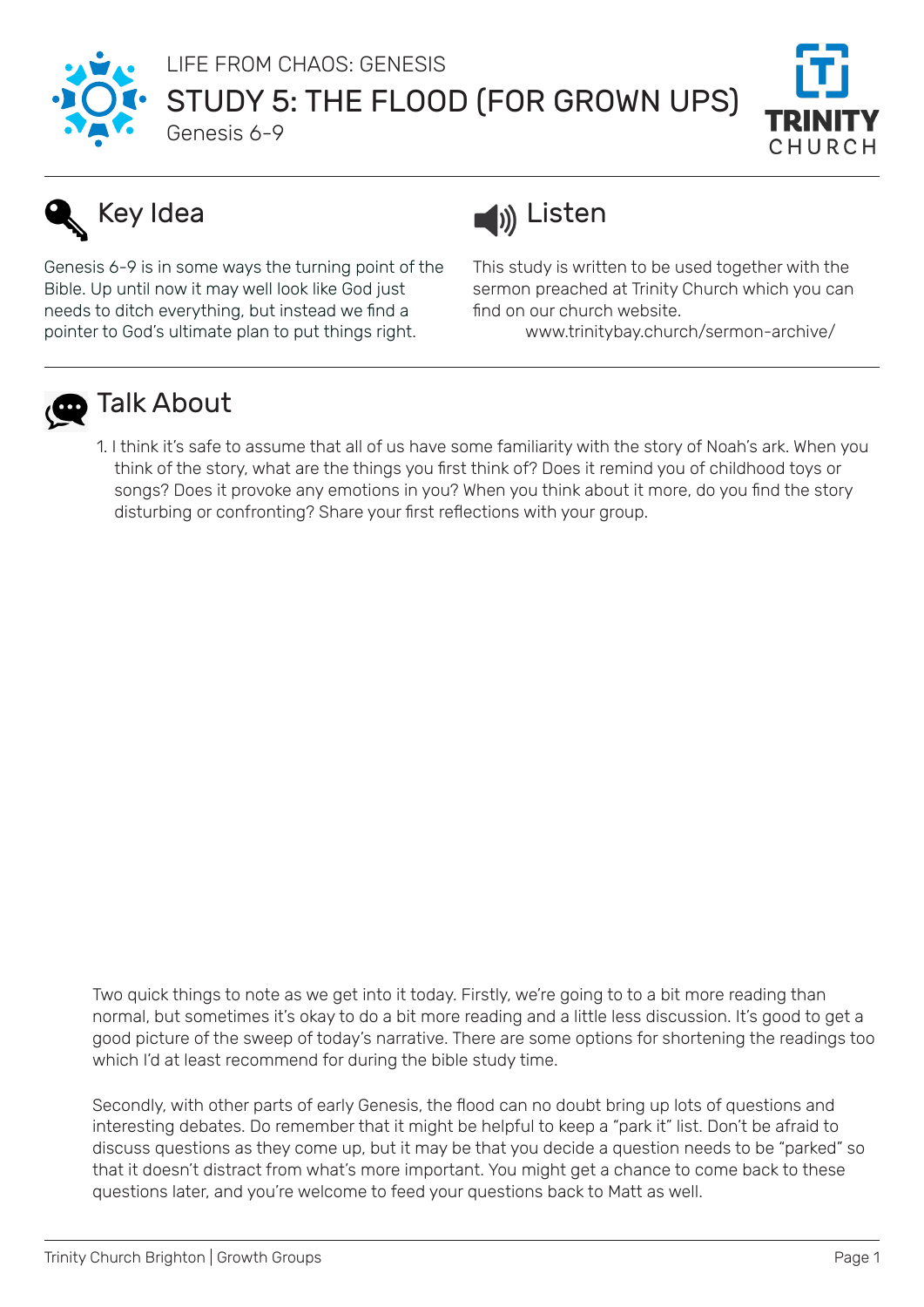

- 2. What does God feel in this passage? What has caused him to feel this way? What does he resolve to do?
- 3. Based on our last few weeks in Genesis, do you think God's response is expected or surprising?



**Read Genesis 7 (Or just 7:17-24)** 

4. What jumps out at you from this reading? What things remind you of earlier parts of Genesis?

## A Little Bit Extra

#### Sons of God, daughters of humans

The weird little passage at the start of Genesis 6 is certainly quite mysterious. Exactly what's going on is unclear, although there are a few plausible options.

Most people tend to conclude that the sons of God are some sort of angelic being, and that they roamed the earth before beginning to marry human women. If that's the solution it could be that the Nephilim are the children of these marriages.

Some also suggest that the 'sons of God' are human kings of some sort, but the other option that makes some sense to me is that the 'sons of God' are those in the line of Abel / Seth, while the 'daughters of humans' are those in Cain's line. Remember Genesis 4 and that when Cain was born, Eve said "I have aquired", whereas when Seth was born she said that he was given by God. Could this be a hint that Cain's line in a sense belongs to humans and that Seth's line belongs to God? Maybe.



## **Read Genesis 8 (Or just 8:13-22)**

5. Again, what jumps out at you? And what reminds you of earlier parts of Genesis?

be that the line that is calling on the name of God (4:26) is starting to mix with the line that is following the way of Cain and violence.

The problem in Genesis 6 would then

As for who the Nephilim are, I've really got no idea!!

6. The message of 8:21-22 seems quite hopeful. Has God's plan to fix the world worked?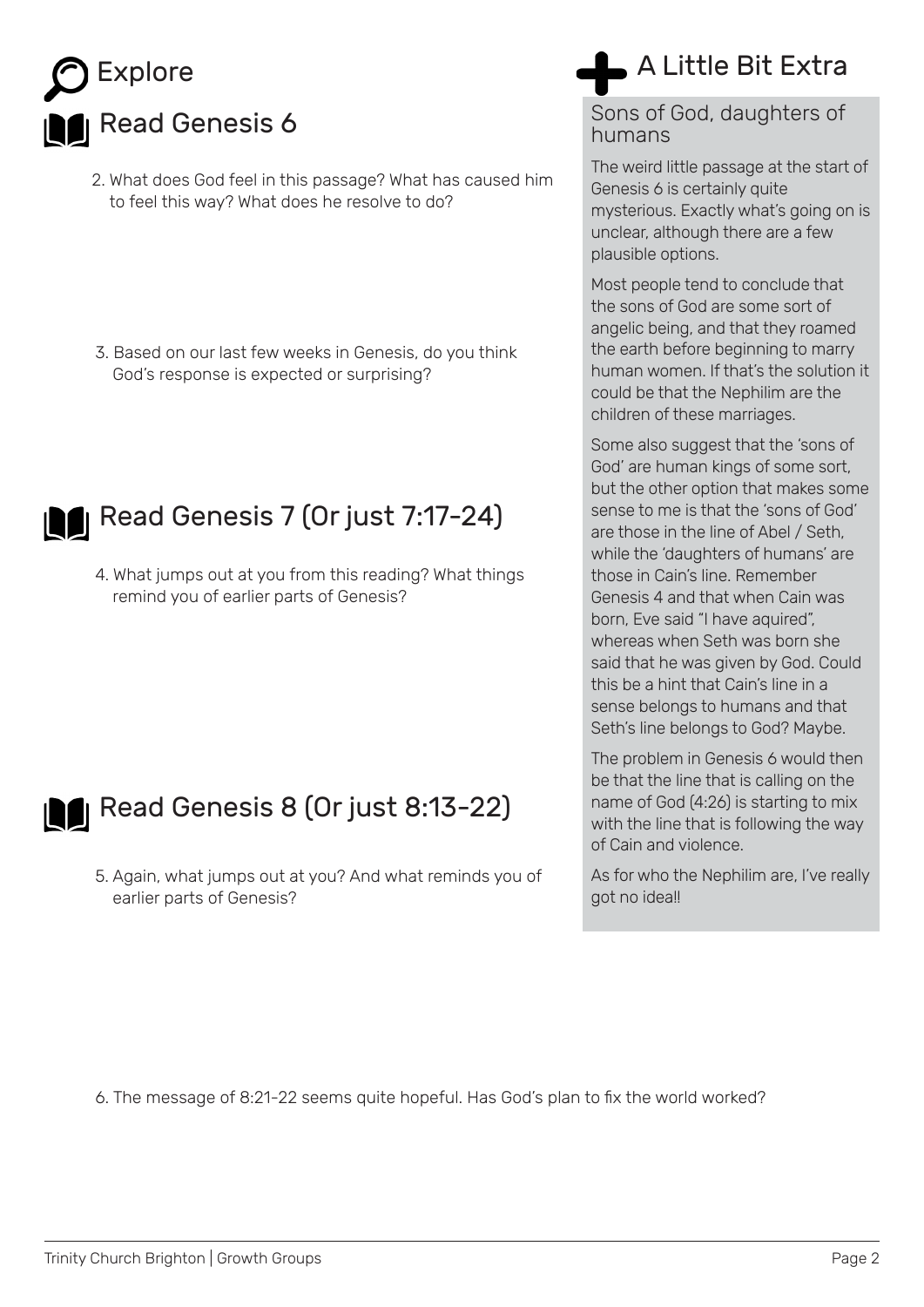

**Read Genesis 9:1-17** 

7. Again, what reminds you of earlier parts of Genesis? What do you think is the significance of all the reminders of Genesis 1 and 2?

8. A covenant is a commitment or agreement, and has a legal sense about it. What do you notice about the covenant God makes here? What is God obligated to do? What are humans to do? How long will the covenant last?



## **Read Genesis 9:18-29 (Or just 9:18-24)**

9. Things were looking pretty good there for a minute. God had gotten rid of all the sinners, kept alive the righteous and reset everything back to the beginning. But straight away things are turning south. What hasn't worked?

10. Lookup Hebrews 13:20. Note the reference to the everlasting covenant. On what basis will God choose not to destroy all creatures ever again?